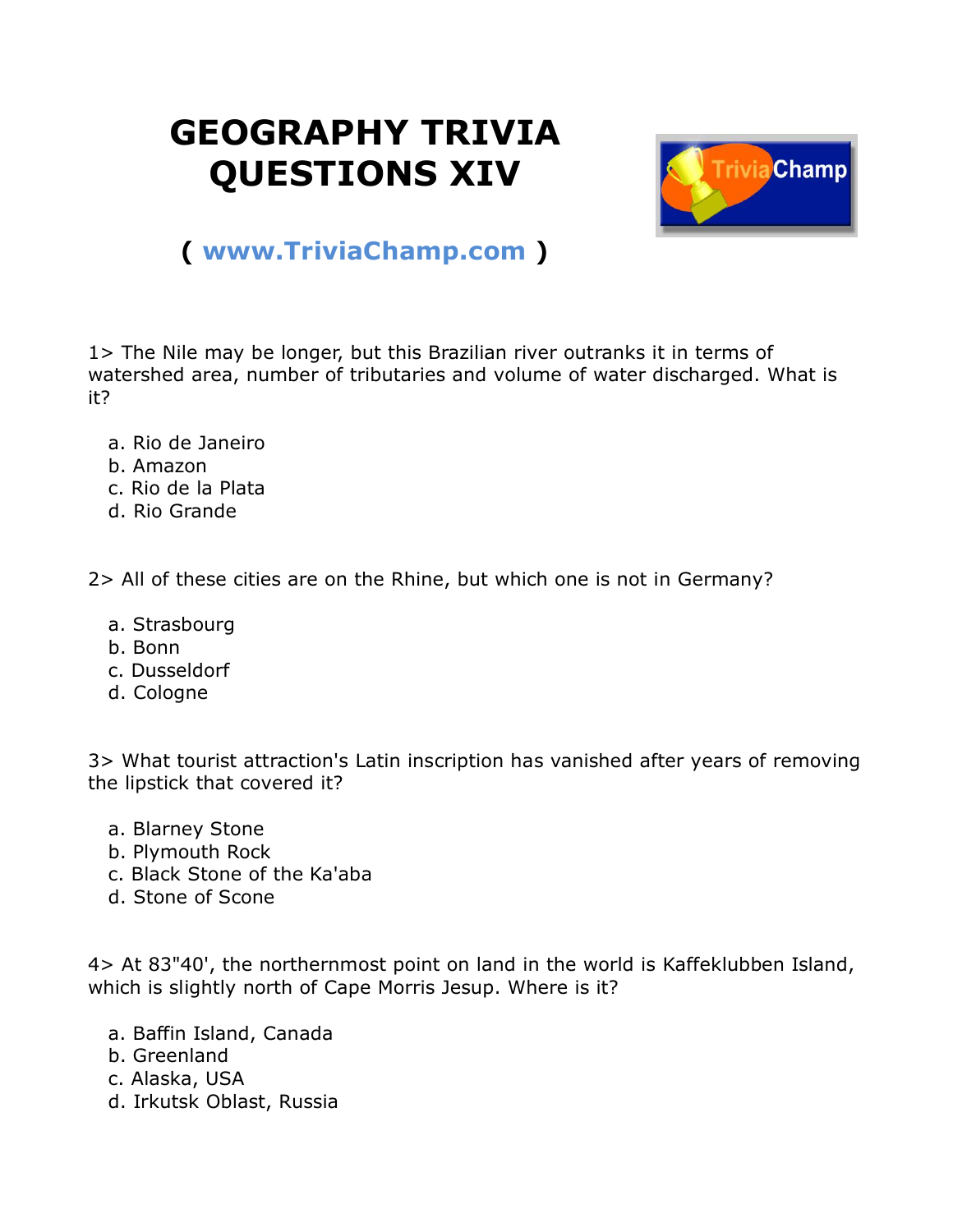5> With a 1902 election coming up, this island's incumbent governor downplayed the dangers of Mount Pelee, hoping to keep his wealthy voters from fleeing before election day, even blocking the road. As a result, all but two of the 30,000 residents of St Pierre died on what island?

- a. Martinique
- b. Krakatoa
- c. Sicily
- d. Tahiti

6> The Republic of South Africa, naturally, has Africa's southernmost point. But if the country with Africa's northernmost point decided to rename itself the Republic of North Africa, what country would this be?

- a. Libya
- b. Algeria
- c. Tunisia
- d. Morocco

7> What city's people are known as Portenos, or "people of the port"?

- a. Mexico City
- b. Havana
- c. Buenos Aires
- d. Santiago

8> Moscow and Lithuania used to be grand duchies, and Napoleon created a whole bunch of them. What country is the world's last grand duchy?

- a. Liechtenstein
- b. Monaco
- c. Luxembourg
- d. Andorra

9> The Greek explorer Pytheas stumbled on one of the so-called "Seven Seas" in the fourth century BC. Which sea is this?

- a. Indian Ocean
- b. Baltic Sea
- c. Arctic Ocean
- d. Mediterranean Sea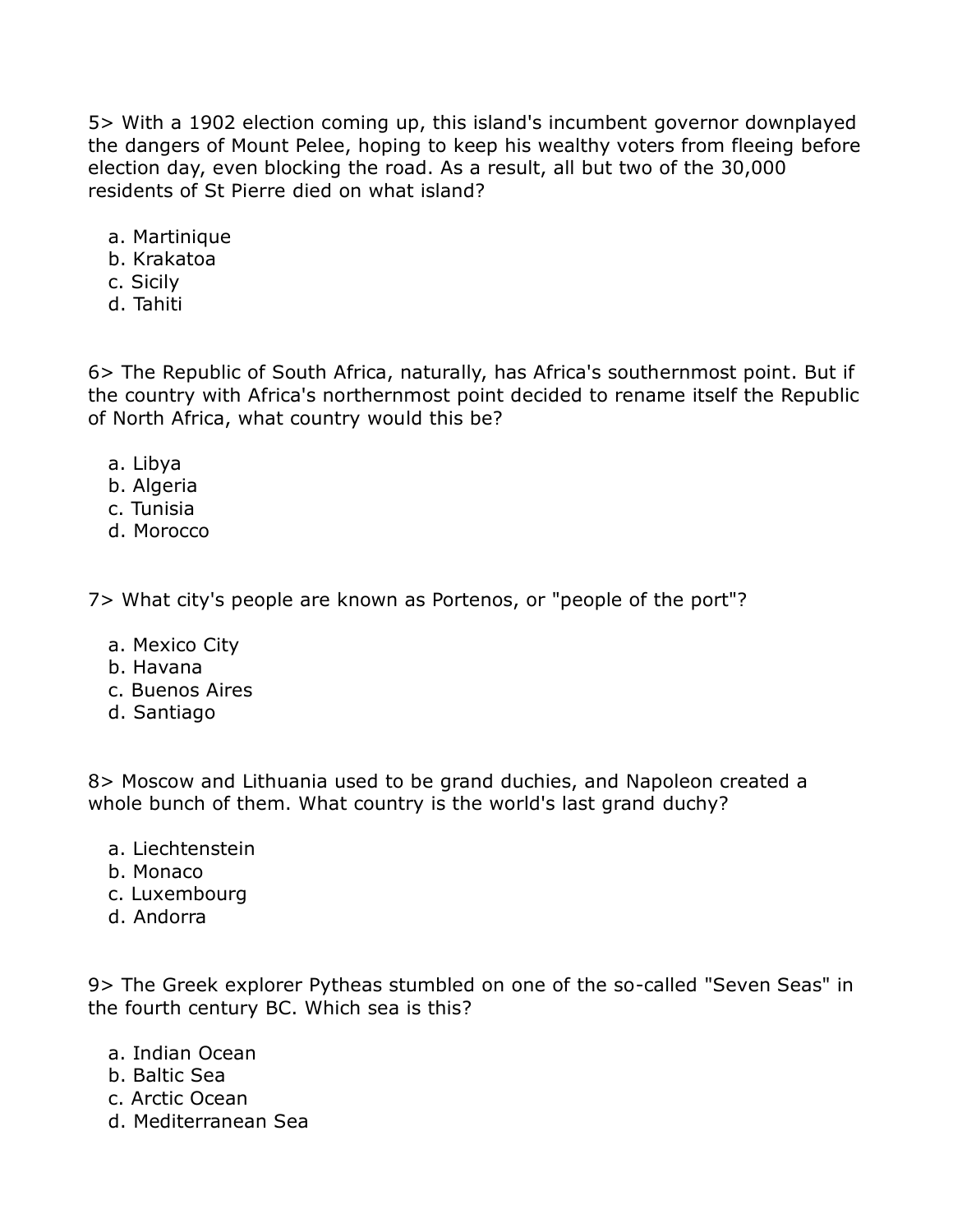10> A network of alleys called De Wallen, also known as Walletjes or Rosse Buurt, is the famous red-light district in what city?

- a. Amsterdam
- b. Berlin
- c. Antwerp
- d. Zurich

11> Cwrw means "beer" in what country, known locally as Cymru?

- a. Wales
- b. Ireland
- c. Scotland
- d. Cornwall

12> Although most prominent as a symbol of Hinduism, an eagle called Garuda is also a national symbol in which Muslim country, which has named its airline for it?

- a. Indonesia
- b. Thailand
- c. Pakistan
- d. Nepal

13> Bergen was this country's biggest city until the 1830s. And it was the country's capital until 1299. Which one?

- a. Norway
- b. Belgium
- c. Austria
- d. Germany